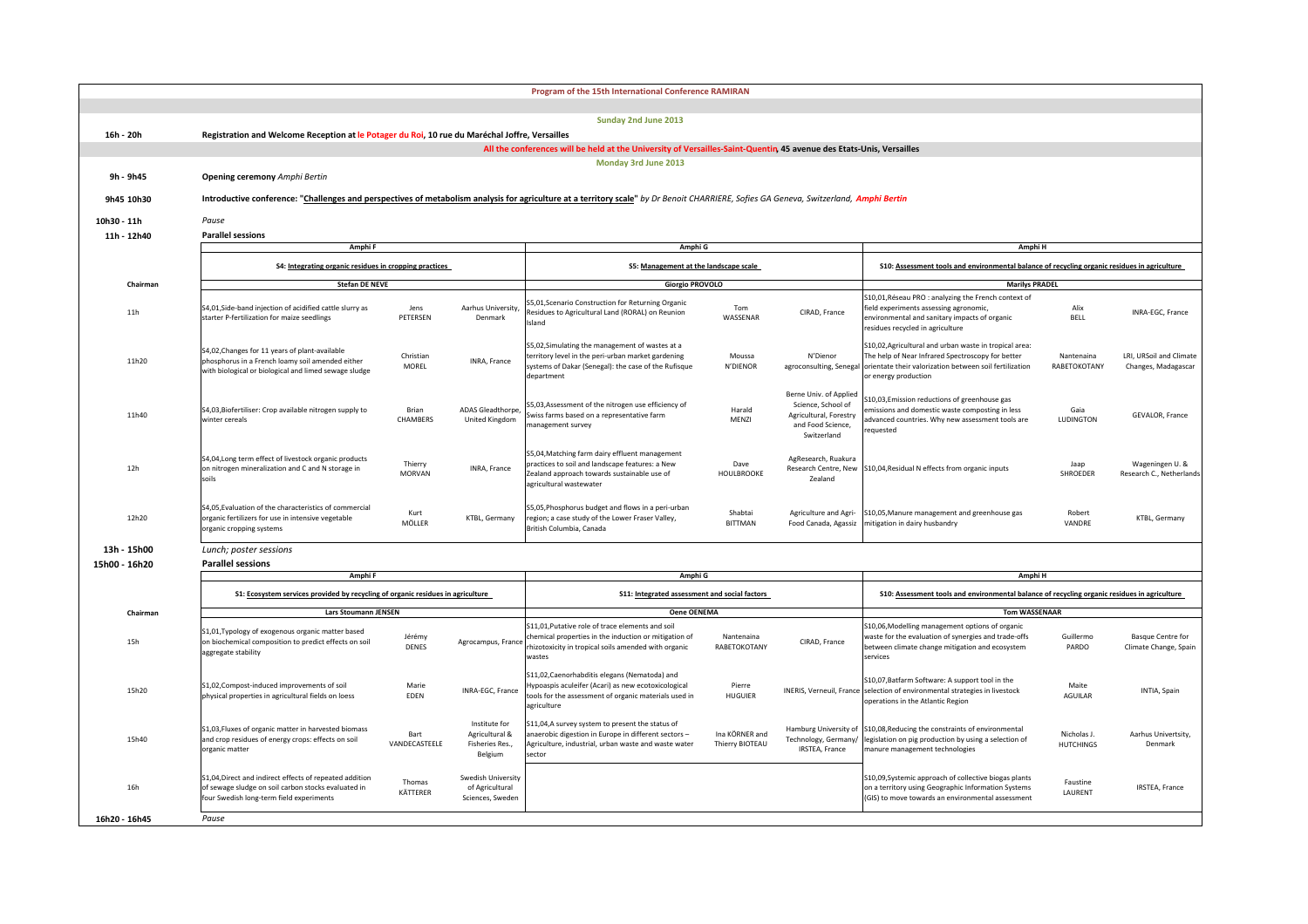| 16h45 - 17h45 | <b>Parallel sessions</b>                                                                                                                 |                             |                                                 |                                                                                                                                                                                              |                       |                                                                              |                                                                                                                                                  |                          |                                                  |  |
|---------------|------------------------------------------------------------------------------------------------------------------------------------------|-----------------------------|-------------------------------------------------|----------------------------------------------------------------------------------------------------------------------------------------------------------------------------------------------|-----------------------|------------------------------------------------------------------------------|--------------------------------------------------------------------------------------------------------------------------------------------------|--------------------------|--------------------------------------------------|--|
|               | Amphi F                                                                                                                                  |                             |                                                 | Amphi G                                                                                                                                                                                      |                       |                                                                              | Amphi H                                                                                                                                          |                          |                                                  |  |
|               | S1: Ecosystem services provided by recycling of organic residues in agriculture                                                          |                             |                                                 | S11: Integrated assessment and social factors                                                                                                                                                |                       |                                                                              | S10: Assessment tools and environmental balance of recycling organic residues in agriculture                                                     |                          |                                                  |  |
| Chairman      | <b>Thomas KÄTTERER</b>                                                                                                                   |                             |                                                 | Ina KÖRNER                                                                                                                                                                                   |                       |                                                                              | <b>Barbara AMON</b>                                                                                                                              |                          |                                                  |  |
| 16h45         | S1,05, Release of nitrogen and phosphorus from<br>composts, AD digestates and manure and detailed<br>characterization of these materials | Munoo<br>PRASAD             | Compost/AD<br>Research and<br>Advisory, Ireland | S11,05, Historical development of ammonia emissions<br>from agriculture in Switzerland over the past 150<br>vears                                                                            | Maria<br>KLOSSNER     | Berne Univ. of Applied<br>Science; School of<br>Food Science,<br>Switzerland | S10,10, Assessing fertilising practices with organic<br>Agricultural, Forestry & residues in agriculture: a life cycle assessment<br>perspective | Marilys<br>PRADEL        | IRSTEA, France                                   |  |
| 17h05         | S1,06, Recycling of olive oil Mill effluents stored in<br>ponds through agricultural land disposal                                       | Pedro GONZALEZ<br>FERNANDEZ | IFAPA, Spain                                    | S11,06, The transformation of blackwater, lawn<br>cuttings & grease trap residues into biogas &<br>fertilizers in a neighborhood of Hamburg - An<br>integrated approach at territorial scale | Ina<br>KÖRNER         |                                                                              | Hamburg University of S10,11, Life cycle environmental impacts of source<br>Technology, Germany separated and slurry-based cow manure systems    | Juha<br>GRÖNROOS         | <b>Finnish Environment</b><br>Institute, Finland |  |
| 17h25         | S1,07, Influence of six urban compost types on<br>sorghum growth in Donsin, sudan-sahelian area of<br>Burkina Faso                       | Dasmané<br><b>BAMBARA</b>   | INERA, Burkina<br>Fasso                         | S11,07, Towards a common methodology for<br>estimating nitrogen and phosphorus excretion by<br>livestock in EU-27                                                                            | Oene<br><b>OENEMA</b> | Wageningen University<br>Netherlands                                         | S10,12, Investigating citizens' preferences for<br>recycling Residual Organic Products in agriculture: a<br>choice experiment approach           | Pierre<br><b>BOUCARD</b> | INERIS, France                                   |  |
| 18h           | Departure to cultural visits (about 1h30)                                                                                                |                             |                                                 |                                                                                                                                                                                              |                       |                                                                              |                                                                                                                                                  |                          |                                                  |  |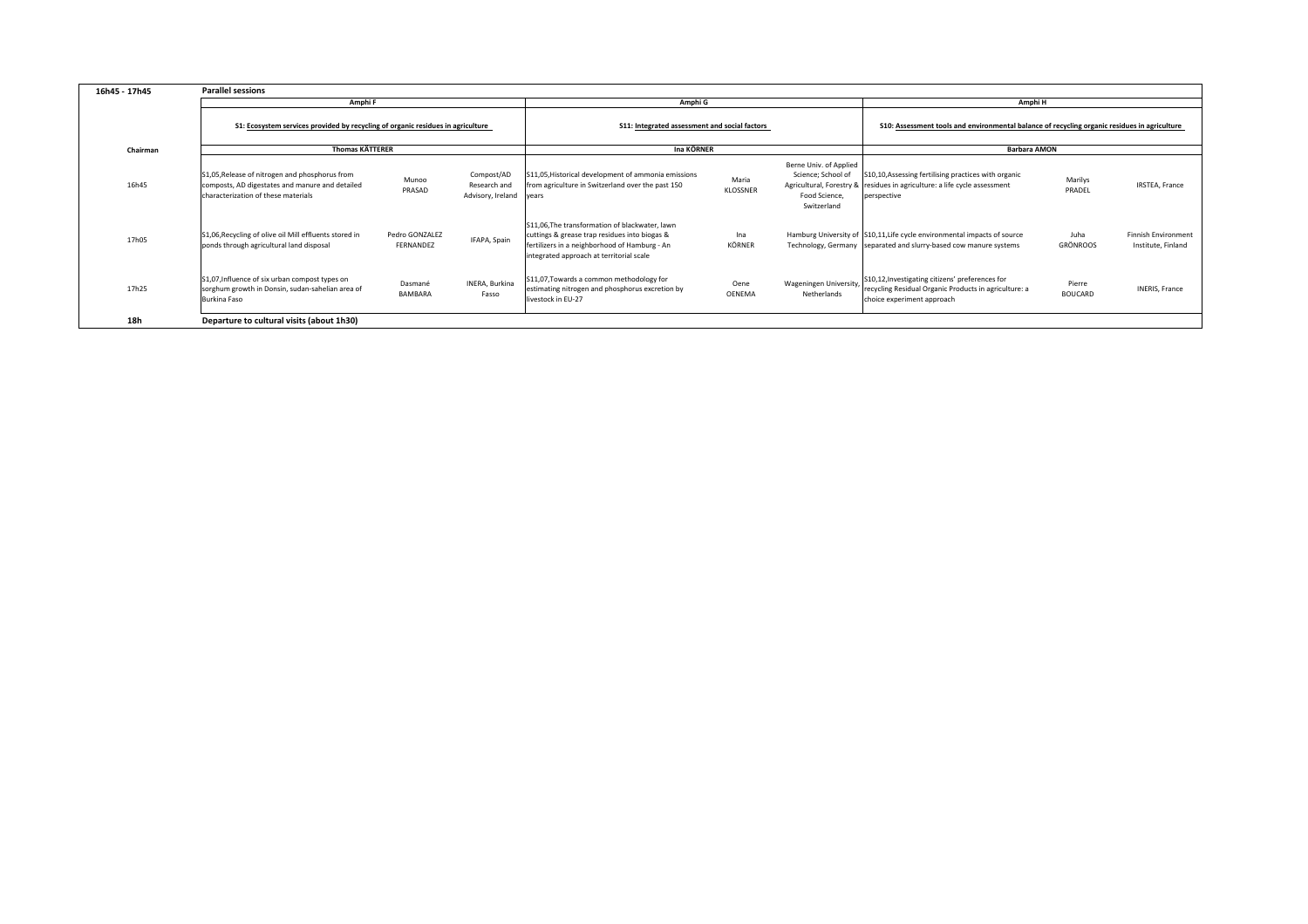|              |                                                                                                                                                                                    |                                |                                                         | Tuesday 4th June 2013                                                                                                                                                                                   |                                                                                                                      |                                                                                   |                                                                                                                                    |                             |                                                         |  |
|--------------|------------------------------------------------------------------------------------------------------------------------------------------------------------------------------------|--------------------------------|---------------------------------------------------------|---------------------------------------------------------------------------------------------------------------------------------------------------------------------------------------------------------|----------------------------------------------------------------------------------------------------------------------|-----------------------------------------------------------------------------------|------------------------------------------------------------------------------------------------------------------------------------|-----------------------------|---------------------------------------------------------|--|
| 8h30 - 9h30  |                                                                                                                                                                                    |                                |                                                         | Invited conference: "Bioavailability of trace metals in organic soil amendments: mechanisms, detection methods and implications for risk assessment" by Erik SMOLDERS, KU Leuven, Belgium, Amphi Bertin |                                                                                                                      |                                                                                   |                                                                                                                                    |                             |                                                         |  |
| 9h30 - 10h30 | <b>Parallel sessions</b>                                                                                                                                                           |                                |                                                         |                                                                                                                                                                                                         |                                                                                                                      |                                                                                   |                                                                                                                                    |                             |                                                         |  |
|              | Amphi F                                                                                                                                                                            |                                |                                                         | Amphi G                                                                                                                                                                                                 |                                                                                                                      |                                                                                   | Amphi H                                                                                                                            |                             |                                                         |  |
|              | S1: Ecosystem services provided by recycling of organic residues in agriculture                                                                                                    |                                |                                                         | S2: Environmental impacts of recycling of organic residues in agriculture                                                                                                                               |                                                                                                                      |                                                                                   | S6: Recycling of organic residues in suburban and urban agriculture                                                                |                             |                                                         |  |
| Chairman     | Safya MENASSERI                                                                                                                                                                    |                                |                                                         | <b>Brian CHAMBERS</b>                                                                                                                                                                                   |                                                                                                                      |                                                                                   | <b>Edmond HIEN</b>                                                                                                                 |                             |                                                         |  |
| 9h30         | S1,08, Recovery and Use of Nutrients, Energy and<br>Organic Matter from Animal Waste                                                                                               | Lars Stoumann<br><b>JENSEN</b> | University of<br>Copenhagen,<br>Denmark                 | S2,01,Quantification of Trace Elements fluxes (As, Cd,<br>Cu, Pb, Zn) into agricultural fields amended with pig<br>slurry                                                                               | Laurence<br><b>DENAIX</b>                                                                                            | INRA, France                                                                      | S6,01, Simulation modeling of management scenarios<br>of livestock manure in urban and periurban zones of<br>Mahajanga, Madagascar | Heriniaina<br>RAMAHEFARISON | University of Mahajanga,<br>Madagascar                  |  |
| 9h50         | S1.09. Effect of the fertilisation with anaerobic.<br>composted and pelletised sewage sludge on the<br>levels of soil Ca and Al in a silvopastoral system<br>under Quercus rubra L | María Rosa<br>MOSQUERA-LOSADA  | Universidad de<br>Santiago de<br>Compostela, Spain      | 52,02, Long-term compost amendment of a<br>Mediterranean agricultural soil. II: Assessment of<br>heavy metals and nitrates contamination risk for soil,<br>groundwater and crops                        | Giovanni<br>SAVIELLO                                                                                                 | Salerno, Italy                                                                    | Università degli Studi di S6,02, Potential substitution of mineral N fertilizer by<br>organic residues at the territory scale      | Karim<br>DHAOUADI           | INRA-EGC, France                                        |  |
| 10h10        | S1,10, Fertilizer value of field applied digestates                                                                                                                                | Kurt<br>MÖLLER                 | KTBL, Germany                                           | S2,03, Combining X-ray absorption spectroscopy (XAS)<br>and diffusive gradients in thin films (DGT) to probe<br>speciation and dynamic of heavy metals in soils<br>amended with organic wastes          | Marie<br>TELLA                                                                                                       | CIRAD, France                                                                     | S6,03, Contribution to the agronomic characterization<br>of the new METHACOMPOST produced in 2012 on<br>Ametyst plant              | Jean-Luc<br>MARTEL          | <b>CIRSEE SUEZ</b><br>Environnement, France             |  |
| 10h30 - 11h  | Pause                                                                                                                                                                              |                                |                                                         |                                                                                                                                                                                                         |                                                                                                                      |                                                                                   |                                                                                                                                    |                             |                                                         |  |
| 11h - 12h40  | <b>Parallel sessions</b>                                                                                                                                                           |                                |                                                         |                                                                                                                                                                                                         |                                                                                                                      |                                                                                   |                                                                                                                                    |                             |                                                         |  |
|              | Amphi F                                                                                                                                                                            |                                |                                                         | Amphi G                                                                                                                                                                                                 |                                                                                                                      |                                                                                   |                                                                                                                                    | Amphi H                     |                                                         |  |
|              | S1: Ecosystem services provided by recycling of organic residues in agriculture                                                                                                    |                                |                                                         |                                                                                                                                                                                                         | S2: Environmental impacts of recycling of organic residues in agriculture<br>S8: Treatment processes for agriculture |                                                                                   |                                                                                                                                    |                             |                                                         |  |
|              |                                                                                                                                                                                    |                                |                                                         |                                                                                                                                                                                                         |                                                                                                                      |                                                                                   |                                                                                                                                    |                             |                                                         |  |
| Chairman     | Michaël HEDDE                                                                                                                                                                      |                                |                                                         | <b>Emmanuel DOELSCH</b>                                                                                                                                                                                 |                                                                                                                      |                                                                                   | Maria Rosa MOSQUERA LOSADA                                                                                                         |                             |                                                         |  |
| 11h          | S1,11, The use of vermicompost and biochar to<br>increase soil fertility and carbon sequestration of<br>degraded soil in Northern Vietnam                                          | Ngo<br>PHUONG                  | Institute of<br>environmental<br>Technology,<br>Vietnam | 52,04, Negative externalities of intensive use of<br>organic wastes products on two tropical soils in the<br>context of urban agriculture in the region of Dakar                                        | Nounagnon Richard<br>HODOMIHOU                                                                                       | CIRAD, France                                                                     | S8,01, Monitoring and evaluation of composting as<br>manure management strategy in the Region of<br>Murcia                         | José<br>SAEZ                | CEBASC-CSIC, Spain                                      |  |
| 11h20        | S1,12, Long-term effect of exogenous organic matter<br>amendments on soil invertebrate diversity                                                                                   | Mickael<br>HEDDE               | INRA-Pessac, France                                     | S2,05, Dynamic of organic micropollutants during<br>anaerobic digestion: link between characterization of<br>matrix and localization of micropollutants into matrix<br>compartments                     | Quentin<br>AEMIG                                                                                                     | INRA, France                                                                      | S8,02, On-farm composting of dairy cattle slurry solid<br>fraction                                                                 | Luis Miguel<br><b>BRITO</b> | Instituto Politécnico,<br>Viana do Castelo.<br>Portugal |  |
| 11h40        | S1,13, Effect or organic amendments on soil<br>enzymatic activities. Results of the "Bioindicators"<br>French program                                                              | Wassila<br>RIAH                | ESITPA, France                                          | S2,06, The COP-SOIL model for mineralization and<br>bioavailability of organic micropollutants during<br>composts decomposition in soil                                                                 | Chunnu<br>GENG                                                                                                       | INRA EGC, France                                                                  | S8,03, Effect of biochar and compost usage in<br>farmland on carbon sequestration and plant growth                                 | Shuji<br>YOSHISAW           | Meisei University, Japan                                |  |
| 12h          | S1,14, Investigating the impact of plant composting<br>on soil organic matter and microbial community<br>dynamics using stable isotopes and molecular<br>analyses                  | Thomas<br>LERCH                | BIOEMCO, France                                         | 52,07, Plant nutrient dynamics in soil solution after<br>addition of a lime treated sewage sludge                                                                                                       | Nerea<br>VILLAR                                                                                                      | NEIKER-Basque Institute<br>for Agricultural<br>Research and<br>Development, Spain | S8,04, Agro-environmental assessment of composting<br>plants in Southwestern of Morocco (Souss Massa<br>Region)                    | Azim<br>KHALID              | INRA, Morocco                                           |  |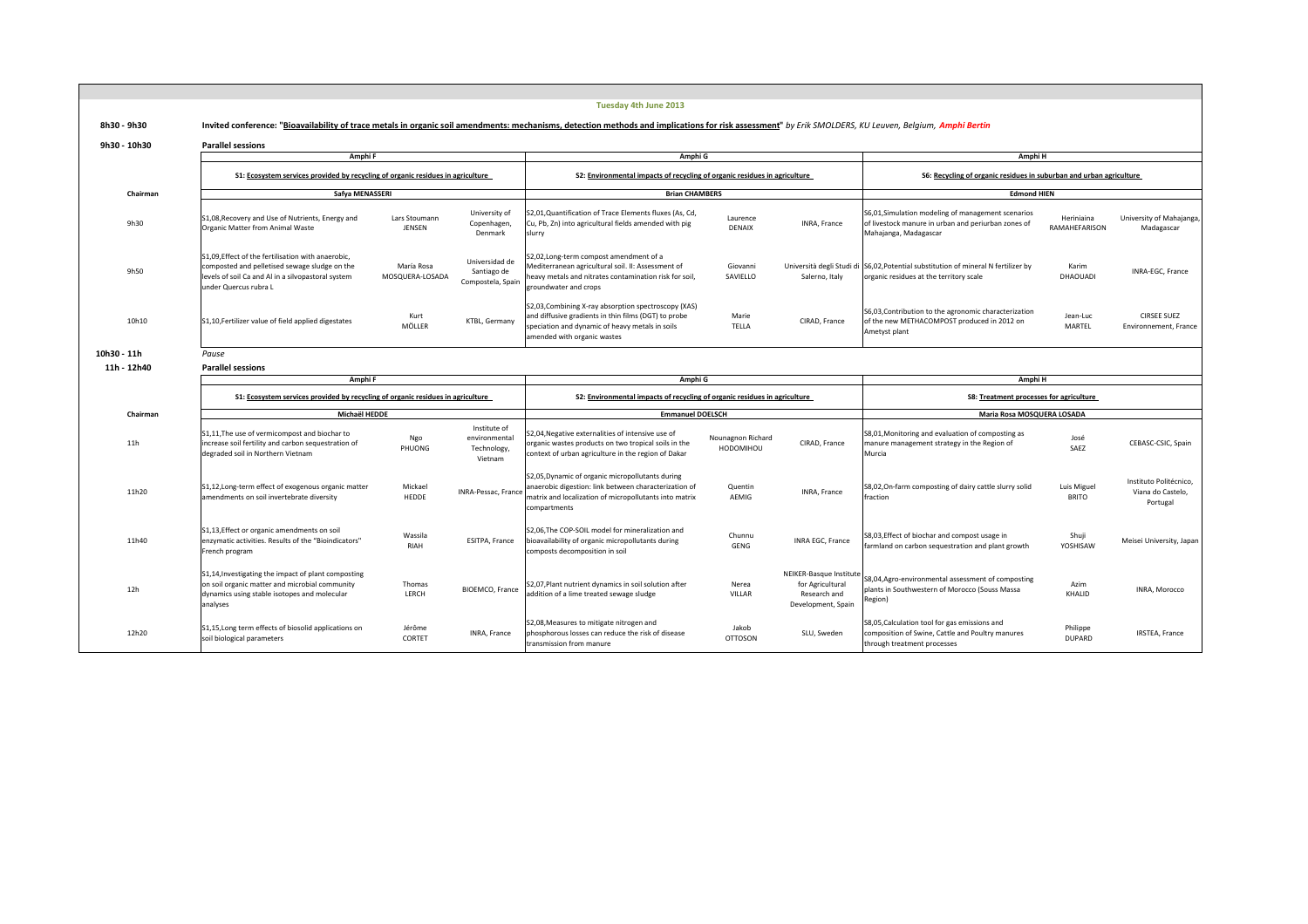|             | 13h - 15h | Lunch; poster sessions                                                                                                                                    |                            |                                                                                     |                                                                                                                                                                               |                             |                                                |                                                                                                                                               |                                     |                                            |
|-------------|-----------|-----------------------------------------------------------------------------------------------------------------------------------------------------------|----------------------------|-------------------------------------------------------------------------------------|-------------------------------------------------------------------------------------------------------------------------------------------------------------------------------|-----------------------------|------------------------------------------------|-----------------------------------------------------------------------------------------------------------------------------------------------|-------------------------------------|--------------------------------------------|
| 15h - 16h40 |           | <b>Parallel sessions</b>                                                                                                                                  |                            |                                                                                     |                                                                                                                                                                               |                             |                                                |                                                                                                                                               |                                     |                                            |
|             |           | Amphi F                                                                                                                                                   |                            |                                                                                     | Amphi G                                                                                                                                                                       |                             |                                                | Amphi H                                                                                                                                       |                                     |                                            |
|             |           | S9: Environmental impacts of organic residue treatment                                                                                                    |                            |                                                                                     | S2: Environmental impacts of recycling of organic residues in agriculture                                                                                                     |                             |                                                | S8: Treatment processes for agriculture                                                                                                       |                                     |                                            |
|             | Chairman  | <b>Torkild BIRKMOSE</b>                                                                                                                                   |                            |                                                                                     | <b>Tom MISSELBROOK</b>                                                                                                                                                        |                             |                                                | <b>Mattias VANOTTI</b>                                                                                                                        |                                     |                                            |
|             |           |                                                                                                                                                           |                            |                                                                                     |                                                                                                                                                                               |                             |                                                |                                                                                                                                               |                                     |                                            |
|             | 15h       | S9,01,Ammonia emission from a flexible bag storage<br>system for cattle slurry                                                                            | Viguria<br>MAIALEN         | NEIKER-Tecnalia,<br>Spain                                                           | S2,09, The detection and enumeration of zoonotic<br>pathogens in agricultural effluents                                                                                       | Mark<br>BOYLE               | Glasgow Caldeonian                             | S8,06, Technical and economical evaluation of<br>Univ., United Kingdom digestate processing techniques                                        | Sebastian<br>WULF                   | KTGL, Germany                              |
|             | 15h20     | S9,02, Effect of mechanical separation of digested<br>slurry on greenhouse gas and ammonia emissions<br>during storage                                    | Francesca<br>PERAZZOLO     | UNIMI, Italy                                                                        | S2,10, Modelling cattle exposure to Salmonella in<br>pasture after application of organic fertiliser                                                                          | Josefine<br>ELVING          | National Veterinary<br>Institute, Sweden       | S8,07, Combustion and pyrolysis as potential ways of<br>ecycling Phosphorus from agricultural residues as<br>fertilizers for plant production | Wibke<br>CHRISTEL                   | University of<br>Copenhagen, Denmark       |
|             | 15h40     | S9,03,, Composting as digestate post-treatment:<br>composting behavior and gaseous emissions of three<br>types of digestate compared to nondigested waste | Anne<br>TREMIER            | IRSTEA, France                                                                      | \$2,11, Microbial and toxicological qualities of Solanum<br>macrocarpon Linn cultivated with chiken's manure<br>and water of marsh in Cotonou (Benin)                         | Victorien<br><b>DOUGNON</b> | Calavi, Benin                                  | University of Abomey- S8,09, Anaerobic digestion of organic manures:<br>effects on plant available N and C retention in soil                  | Peter<br>SORENSEN                   | Aarhus Univ. Denmark                       |
|             | 16h       | S9,04,,Ammonia and nitrous oxide emissions during<br>swine slurry composting                                                                              | Rodrigo<br><b>NICOLOSO</b> | EMBRAPA, Brazil                                                                     | S2,12, Persistence of fluoroquinolones and of<br>ciprofloxacin resistant Enterobacteriacae in soil after<br>poultry manure application                                        | Patrick<br>DABERT           | IRSTEA, France                                 | S8,10,How do biochar characteristics influence its<br>capacity to mitigate N2O emissions in agricultural<br>soils?                            | Maria Luz<br>CAYUELA                | CEBAS- CSIC, Spain                         |
|             | 16h20     | S9,05, Importance of injector design on ammonia<br>volatilization and crop yield when soil injecting pig<br>slurry to a winter wheat crop                 | Tavs<br><b>NYORD</b>       | Aarhus University,<br>Denmark                                                       | S2,13, Impact of the spreading of urban waste on<br>agricultural soil bacterial communities in the<br>periphery of Ouagadougou, Burkina Faso                                  | Edmond<br>HIEN              | University of<br>Ouagadougou, Burkina-<br>Faso |                                                                                                                                               |                                     |                                            |
| 16h40 - 17h |           | Pause                                                                                                                                                     |                            |                                                                                     |                                                                                                                                                                               |                             |                                                |                                                                                                                                               |                                     |                                            |
| 17h - 18h40 |           | <b>Parallel sessions</b>                                                                                                                                  |                            |                                                                                     |                                                                                                                                                                               |                             |                                                |                                                                                                                                               |                                     |                                            |
|             |           |                                                                                                                                                           |                            |                                                                                     |                                                                                                                                                                               |                             |                                                |                                                                                                                                               |                                     |                                            |
|             |           | Amphi F                                                                                                                                                   |                            |                                                                                     | Amphi G                                                                                                                                                                       |                             |                                                | Amphi H                                                                                                                                       |                                     |                                            |
|             |           | S3: Livestock housing and management of manure at the farm level                                                                                          |                            |                                                                                     | S2: Environmental impacts of recycling of organic residues in agriculture                                                                                                     |                             |                                                | S8: Treatment processes for agriculture                                                                                                       |                                     |                                            |
|             | Chairman  | <b>Sven SOMMER</b>                                                                                                                                        |                            |                                                                                     | <b>Thomas KUPPER</b>                                                                                                                                                          |                             |                                                | Pascal PEU                                                                                                                                    |                                     |                                            |
|             | 17h       | S3,01, Effects of measurement technique and sample<br>preparation on NIR spectroscopy analysis of livestock<br>effluents and digestates                   | Alberto<br><b>FINZI</b>    | Universita'degli                                                                    | S2,15, Greenhouse gas emissions after soil application<br>Studi di Milano, Italy of fresh, composted or biocharred manure                                                     | Kun<br>ZHU                  | University of                                  | S8,11, Drying solid fractions of animal manure to<br>Copenhagen, Denmark produce commercial fertilizers                                       | Giuseppe<br>MOSCATELLI              | CRPA, Italy                                |
|             | 17h20     | S3,02, The use of near infrared spectroscopy (NIRS) to<br>better assess livestock effluents composition. A<br>national experience                         | Laurent<br><b>THURIES</b>  | CIRAD, France                                                                       | S2,16, How does the timing and form of organic<br>fertiliser application affect greenhouse gas emissions<br>from arable soil?                                                 | Nicola<br><b>WINNING</b>    |                                                | S8,12, Membrane fouling during the filtration of<br>SRUC, United Kingdom swine manure pretreated by flocculation using<br>cationic polymer    | Christina<br>PEDERSEN               | Aarhus University,<br>Denmark              |
|             | 17h40     | S3,03, Livestock organic residue management in the<br>urban and peri-urban area of Bobo-Dioulasso<br>(Burkina Faso)                                       | Alain<br>GOMGNIMBOU        | INERA, Burkina Faso                                                                 | S2,17, Modelling the C and N balances from energy<br>crops in Denmark ; effect of crop types, soil, climate,<br>residues management, inital carbon level and<br>turnover time | Lorie<br>HAMELIN            | Denmark                                        | University of Southern, S8,13, Manure Acidification Affecting Solid-Liquid<br>Separation Efficiency                                           | Giorgia<br>COCOLO                   | Università degli Studi di<br>Milano, Italy |
|             | 18h       | S3,04, Manure production and handling techniques<br>on industrial-scale livestock farms in the Baltic Sea<br>Region                                       | Erik<br>SINDHÖJ            | Swedish Institute of<br>Agricultural and<br>Environmental<br>Engineering,<br>Sweden | S2,18, Long term assessment of the dual manure<br>steam concept for improving crop recovery of N and<br>P from liquid dairy manure                                            | Shabtai<br><b>BITTMAN</b>   | Agriculture and Agri-<br>Food, Agassiz, Canada | S8,14, New Concepts of Ammonia Removal from<br>ligested Swine Effluents Using Anammox Based<br>Deammonification Process                       | Matias<br>VANOTTI                   | USDA-ARS, USA                              |
|             | 18h20     | S3,05, Costs of ammonia emission abatement in<br>manure management                                                                                        | Sebastian<br>WULF          | KTBL, Germany                                                                       |                                                                                                                                                                               |                             |                                                | S8,15,Ammonia removal from swine wastewater by<br>simultaneous nitrification-denitrification processes<br>within a photobioreactor            | Marcio Luis<br><b>BUSI DA SILVA</b> | Federal Univ. of Santa<br>Catarina, Brazil |